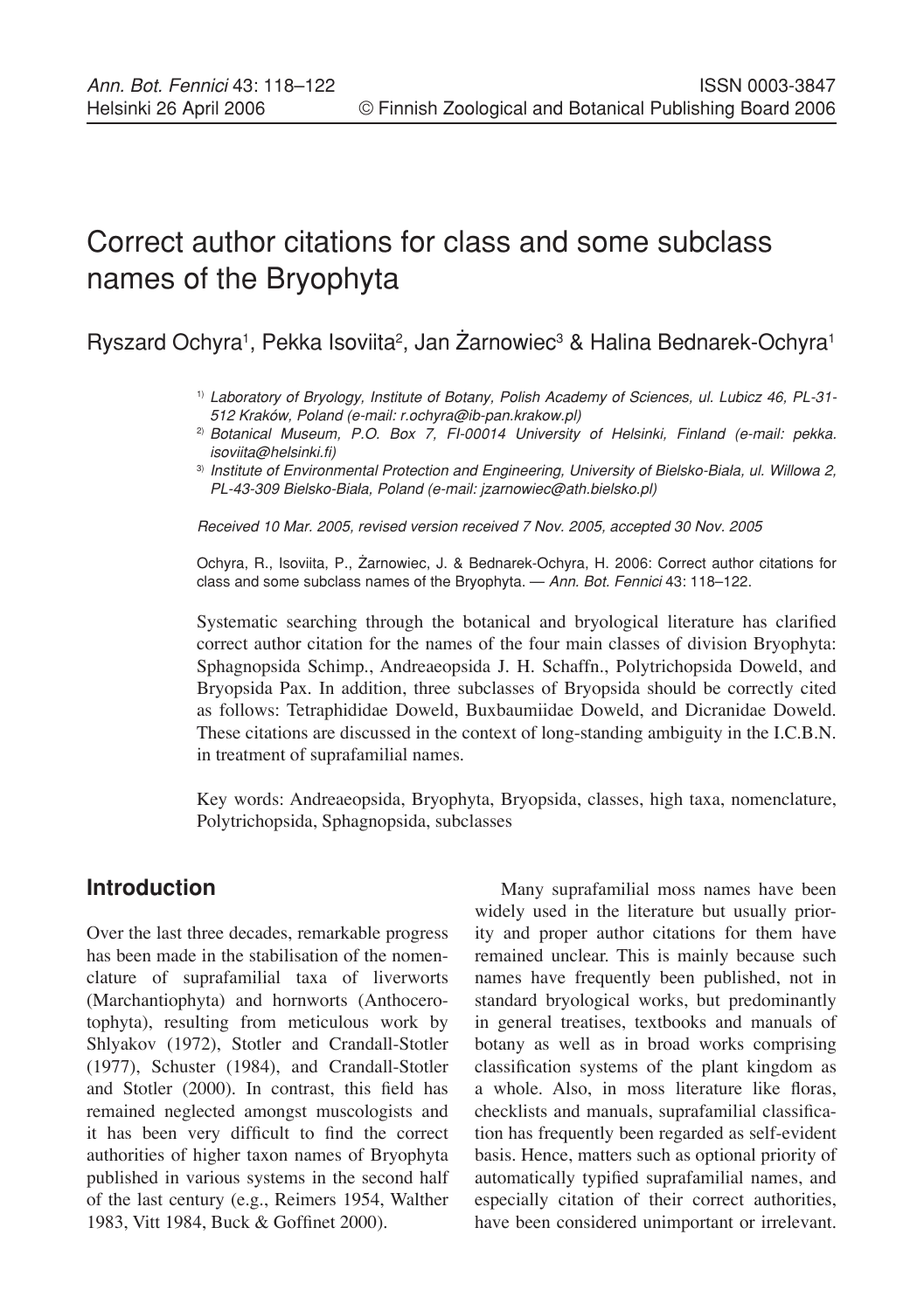Furthermore, it is often current publication practice to avoid unnecessary citation of authors' names. In accordance with this trend, even the rewording of Art. 46.1 in Greuter *et al*. (2000b) downgraded the importance of author citations.

We feel, however, that clarity and stability of suprafamilial names and of their author citations are desirable. An attempt to set the nomenclature of high-ranked taxa of mosses in order was thus taken up by Ochyra *et al*. (2003). By definition, this was restricted to central European mosses, although most major groups of Bryophyta are present in this region. When completing the list of high-ranked taxa with the author citations for these names, Ochyra *et al*. (2003) were aware of the possibility that some names could have been published previously. A key work they were unaware of was Doweld (2001), in which this author validly published identical homotypic names for one class and three subclasses of the Bryophyta as later named by Ochyra *et al*. (2003). Therefore those names in the latter publication are later isonyms (Greuter *et al*. 2000b: Art. 6 Note 1) and have no nomenclatural standing. Moreover, Doweld (2001) demonstrated that the names of the three other major classes of mosses had been validly published much earlier; consequently the author citations of these names also require correction.

Because Doweld's (2001) publication is very rare — only 200 copies printed — and is not easily accessible (Schmid 2004), we find it useful to publicise these novelties here in order to make the author citations and bibliographic data for the four classes and three subclasses readily available to bryologists. Otherwise, erroneous citations may be perpetuated, especially as these were popularized by Buck and Goffinet (2004) in their revised classification of the Bryophyta.

# **General problems pertaining to suprafamilial nomenclature**

The prolonged lack of precise rules pertaining to nomenclature of taxa above the rank of family has resulted in persistent debate and conflicting interpretations. One of the difficulties at higher ranks has been in the use of alternative terminations, which served only to obscure correct interpretation. At present, nomenclature of suprafamilial taxa follows the rules enshrined in Arts. 16 and 17 of Greuter *et al*. (2000b). In contrast to names at and below the rank of family, the principle of priority is not mandatory for suprafamilial names, although at the same time Recommendation 16B in Greuter *et al*. (2000b) states that authors should generally follow it. Moreover, the approval in the recent Vienna Congress of a proposal by Moore *et al*. (in Turland & Watson 2004: 1088; cf. McNeill & Turland 2005: 219–220) to amend Art. 11.9 and Art. 16 Note 2, perpetuates this trend: "The principle of priority does not apply above the rank of family…".

A more serious problem is that the requirements for valid publication of suprafamilial names are governed solely by the general Art. 32.1 (for discussions, cf. e.g. Greuter *et al.* 2000a: 182, Turland & Watson 2004: 1087, McNeill & Turland 2005: 236). One is thus free to argue that, for example, under Art. 32.1(*c*) a reference to a generic or even an infrageneric description suffices. This demonstrates an apparent inconsistency with the strict conditions for valid publication in lower suprageneric ranks, defined in the precise Art. 41.1. A proposal by Moore *et al*. (in Turland & Watson 2004: 1089; cf. McNeill & Turland 2005: 236), to amend Art. 41.1 accordingly was, however, defeated in Vienna (McNeill *et al*. 2006). Indeed, as there is no mandatory priority for suprafamilial names, why should their validity be controlled? Worth mentioning in this context is Greuter's (in Turland & Watson 2004: 1087) 'informal' suggestion that the suprafamilial nomenclature logically "should be exempt from all requirements for valid publication, priority and author citation, but nevertheless should remain usable as 'names' under the *Code* (cf. Art. 6.3)".

Another issue of continued discussion (cf. e.g. Greuter *et al.* 2000a: 192–193) and source of long-persistent confusion pertains to citation of authorities for suprafamilial (in fact all suprageneric) names. A commonly overlooked and widely misinterpreted point is that under Art. 33.3 the term 'basionym' covers merely namebringing and epithet-bringing synonyms of new combinations or transfers. Hence, stem-bringing replaced synonyms of suprageneric transfers are not basionyms, and this fact necessarily affects the author citation of such transfers. Even though the letter of Art. 49.1 never applied to suprage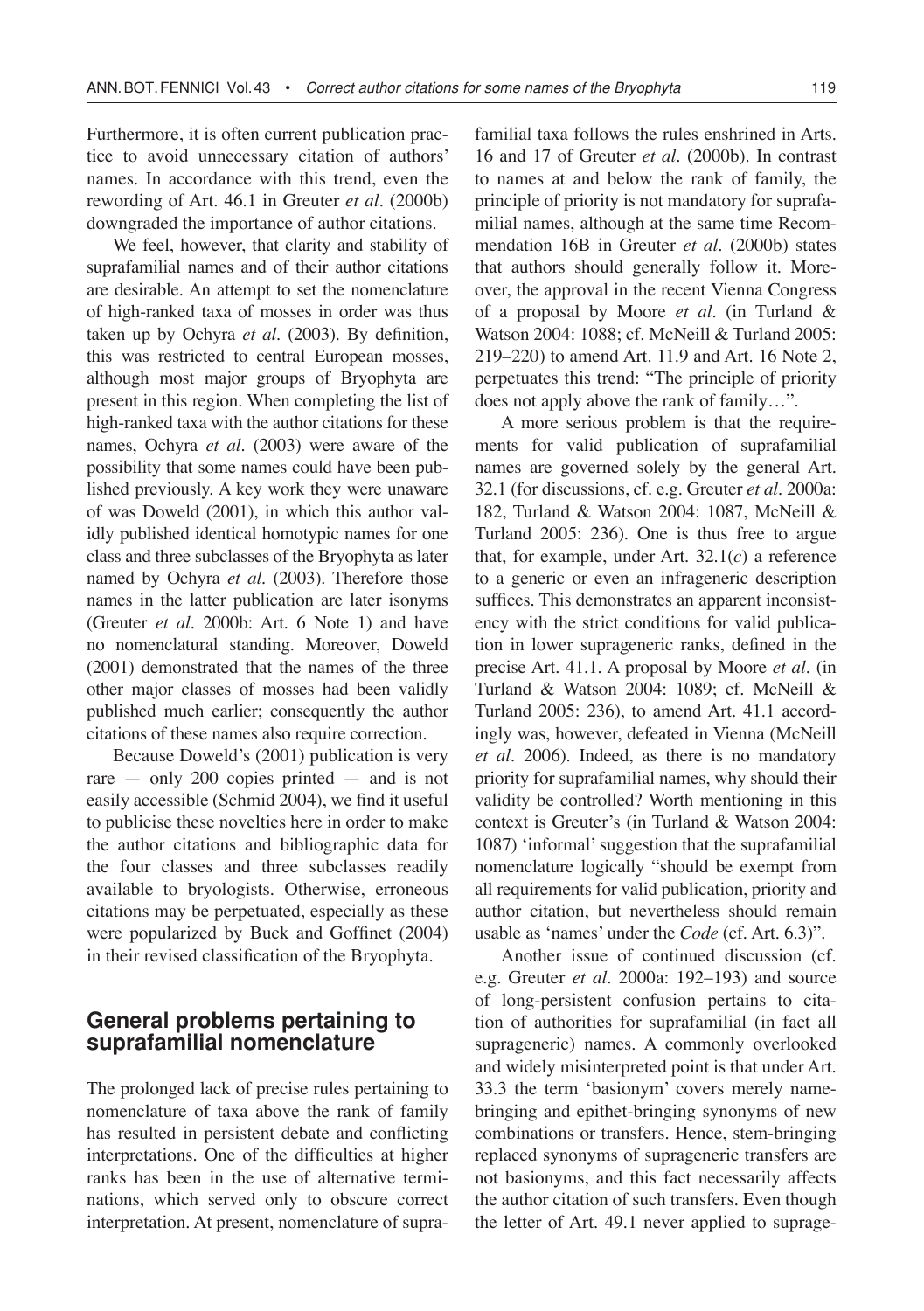neric names, parenthetical author citations have been erroneously used in many revisions. In support of this view was the argument that a citation in parentheses is needed, at least when the transfer is validated by a reference to a previously published suprageneric name. It is not, however, the purpose of an author citation to indicate the means of a name's validation; instead, this kind of important synonym should be cited in synonymy. The recent Special Committee on Suprageneric Names (Turland & Watson 2004: 1087) could not agree about proposing any amendment to Art. 49. As far as conserved family names are concerned, they (Turland & Watson 2005: 492) decided that, "in keeping with the convention adopted in the *Saint Louis Code*, parenthetic author citations in suprageneric names are not used". This *status quo* was eventually fixed at the Vienna Congress, by addition of a Note, in Art. 49.1: "Parenthetical authors must not be cited for suprageneric names, because such names cannot have basionyms…" (McNeill *et al*. 2006).

As a consequence of this decision to get rid of double author citation for suprageneric names, citation of a parenthetical author, Dumortier, for the subclass Tetraphididae Doweld is not permissible (cf. below). Similarly, deletion of parenthetical authors, respectively M. Fleischer, W. Frey, and Dixon, of the subclass names Diphysciidae Ochyra, Funariidae Ochyra, and Orthotrichidae Ochyra, all published by Ochyra *et al.* (2003), is necessary. In addition, double author citation is not permitted for a number of names at lower suprageneric ranks, including the order Hypnales "(M. Fleisch.)" W.R. Buck & Vitt and the families Hylocomiaceae "(Broth.)" M. Fleisch. and Plagiotheciaceae "(Broth.)" M. Fleisch.

# **Class and subclass names for mosses with correct author citations**

## **Class Sphagnopsida Schimp., Mém. Hist. Nat. Sphaignes: 12. 1857**

The class Sphagnopsida was validly published by Schimper (1857a) in the French version of his comprehensive treatment of peat mosses. He

used the name "Sphagninae" for this class ("Du moment qu'on séparer les Hépatiques des Mousses, il faut aussi en séparer les Sphaignes, dont la somme des caractères distinctifs est évidemment tout aussi grande que celle des Hépatiques. Il est vrai que les *Sphagninae*, comme je voudrais appeler les végétaux faisant partie de cette nouvelle classe, ne se composeraient que d'un seul ordre, d'une seule tribu, d'une seule famille et même d'un seul genre, si toutefois le *Sph. macrophyllum*, dont les fleurs et les fruits sont encore inconnus, ne constitue pas le type d'un second genre.") and provided its Latin description. Schimper worked on this theme for several years and preliminary information on its progress was published by Brongniart *et al*. (1854) in their report for Académie des Sciences, but the class Sphagnopsida is not recognized in this publication. It is worth noting that the French version first appeared as a preprint in February 1857 (Schimper 1857a) and a few months later as a journal article (Schimper 1857b).

New descriptions of the Sphagnopsida were published a year later in the German version of this treatment of *Sphagnum* (Schimper 1858) and in both editions of *Synopsis muscorum europaeorum* (Schimper 1860, 1876), in which this class was simply designated as Sphagna. Doweld (2001) discovered the 1860 treatment whereas the bryologists have generally overlooked Schimper's indication of the rank of class for the Sphagninae or Sphagna and therefore they have never ascribed the name Sphagnopsida to him.

Ochyra's (in Ochyra *et al*. 2003) publication of the name Sphagnopsida, by elevation of the subclass Sphagnidae Engl. to the rank of class, created a homotypic later isonym, which has no nomenclatural status.

# **Class Andreaeopsida J. H. Schaffn., Ohio Naturalist 9: 451. 1909**

Schaffner (1909) described Andreaeopsida ("Andreaeae"), in English, as one of 46 classes of the plants. This name antedates the Andreaeopsida of Rothmaler (1951) who established this later isonym by elevating Limpricht's (1885) order Andreaeales to the rank of class.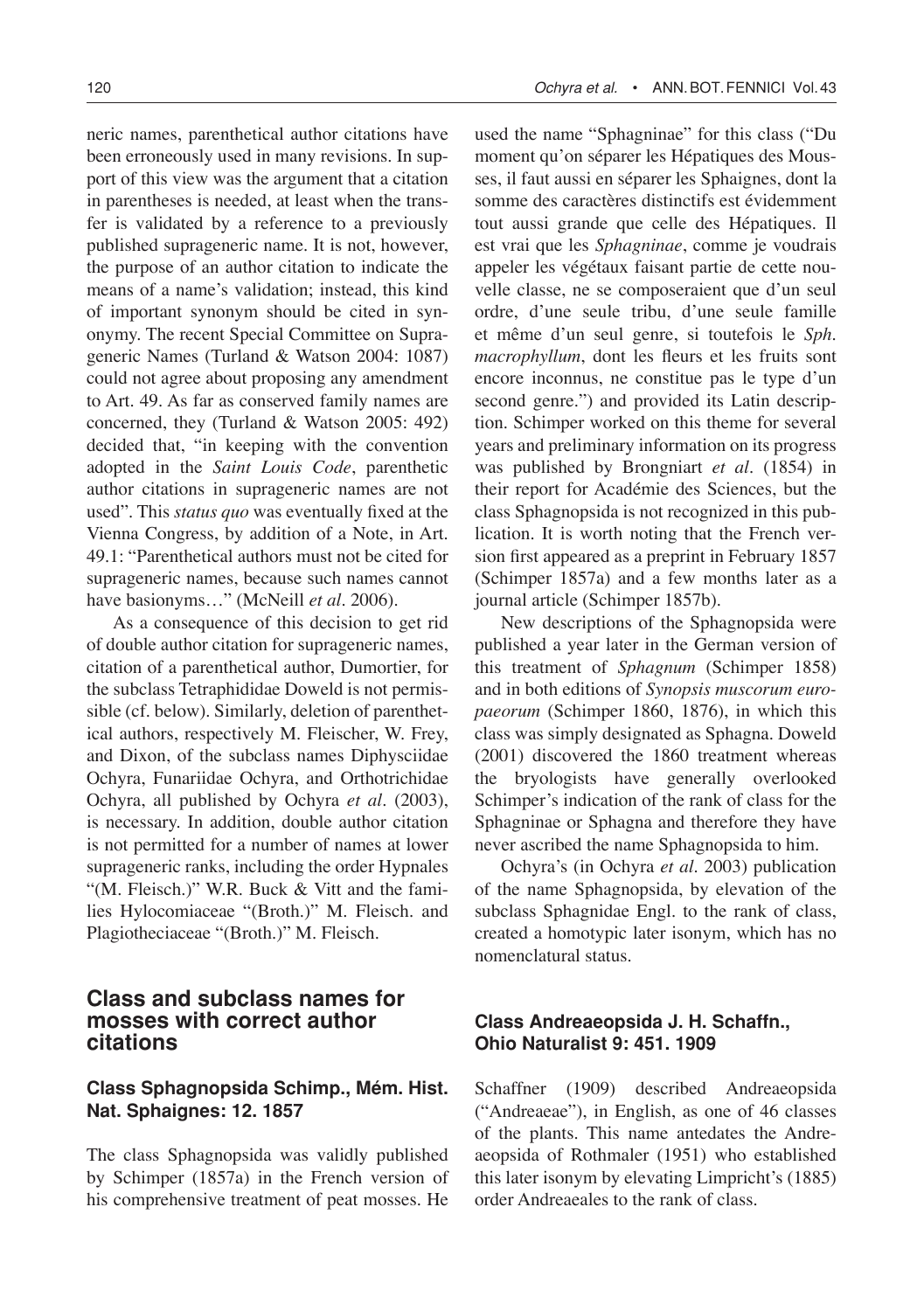#### **Class Polytrichopsida Doweld, Prosyll. Tracheophyt.: i. 2001**

Doweld (2001) provided a short Latin description of the new class ("*Zonatio caulinarum radialis, cellulae hydroideae dispositae centrale, cellulae leptoideaea dispositae circum hydroideis, plasmodesmatis*") and indicated *Polytrichum* as its type, erroneously ascribing that name to Linné instead to Hedwig. Thus, the Polytrichopsida "Ochyra, Żarnowiec & Bednarek-Ochyra" (2003) is a later isonym and has no nomenclatural status.

# **Class Bryopsida Pax, Prantl's Lehrb. Bot. Ed. 11: 220. 1900**

Ochyra *et al.* (2003) ascribed the name Bryopsida to Rothmaler (1951) who elevated the order Bryales of Limpricht (1885) to the rank of class. However, it proved that Pax (1900) validly published the class Bryopsida when recognizing the "Klasse" Bryophyta within the Archegoniatae (Embryophyta zoidiogamia), apart from the second "Klasse" Pteridophyta. His class Bryopsida admittedly encompassed all bryophytes, i.e. Hepaticae, Musci and Anthocerotae, but for nomenclatural purposes the taxonomic composition of this group is unimportant since the name is automatically typified by *Bryum* Hedw.

## Subclass **Tetraphididae** Doweld, Prosyll. Tracheophyt.: i. 2001

Validly published by reference to tribus *Tetraphideae* Dumort., Anal. Fam. Pl.: 69. 1829.

When elevating Dumortier's (1829) tribe Tetraphideae to the rank of subclass, Doweld (2001) admittedly cited this tribe as family. But at the same time he gave the tribe name with correct bibliographic data; so this reference to the replaced synonym meets the requirements of Art. 33.3 of the *Saint Louis Code*. He also incorrectly stated that Dumortier (1829) described this tribe in Latin, although its very short description is actually in French ("Opercule se divisant en dents"). The subclass Tetraphididae "(M.

Fleisch.) Ochyra", 2003, is a mere later isonym.

## Subclass **Buxbaumiidae** Doweld, Prosyll. Tracheophyt.: i. 2001

Doweld (2001) designated the Buxbaumiidae as "*subcl. et stat. nov."* and this expression suggests the change of the status of another name. However, this author recognized the Buxbaumiidae as a new taxon by providing a Latin description ("*Calyptra mitraeformis, conica, acuta, sporangium terminale, subobliquum, apophysi spuria acutum, operculum conicum, peristomium duplex, exterioris dentes sedecim, squamiformes, interius conicum, corona membranacea apice lacera interposita*") and indicated *Buxbaumia*  "L." as type. The Buxbaumiidae "(M. Fleisch.) Ochyra", 2003, is merely a later isonym.

# Subclass **Dicranidae** Doweld, Prosyll. Tracheophyt.: i–ii. 2001

The case of the Dicranidae is identical to that of the preceding subclass. Doweld (2001) described it as a new subclass by providing a short Latin description ("*Sporogonia terminalia, peristomium simplex, dentes (16) apice fissidentes, basi bifidi*") and indication of *Dicranum* Hedw. as type. Thus, the subclass name Dicranidae "(W. Frey) Ochyra", 2003, is to be considered merely as a later homotypic isonym.

#### **Acknowledgements**

Our thanks are due to William R. Buck (New York), Denis Lamy (Paris), Sirkka Sällinen (Helsinki), Herman Stieperaere (Meise), and Hans-Joachim Zündorf (Jena) for assistance with the rare literature; D. Lamy gave also information on the effective dates of publication of Schimper's first accounts on *Sphagnum*. The second author would like to thank Teuvo Ahti (Helsinki), Werner Greuter (Berlin), John McNeill (Edinburgh), and Nicholas J. Turland (St. Louis) for fruitful discussions about the problems associated with the nomenclature in suprageneric ranks and/or for providing information about relevant actions of the Nomenclature Section of the Vienna Congress, 2005. Mark Hill (Huntingdon) kindly improved the English of an early version of the manuscript and David G. Long (Edinburgh) of a later one; their assistance is gratefully acknowledged.